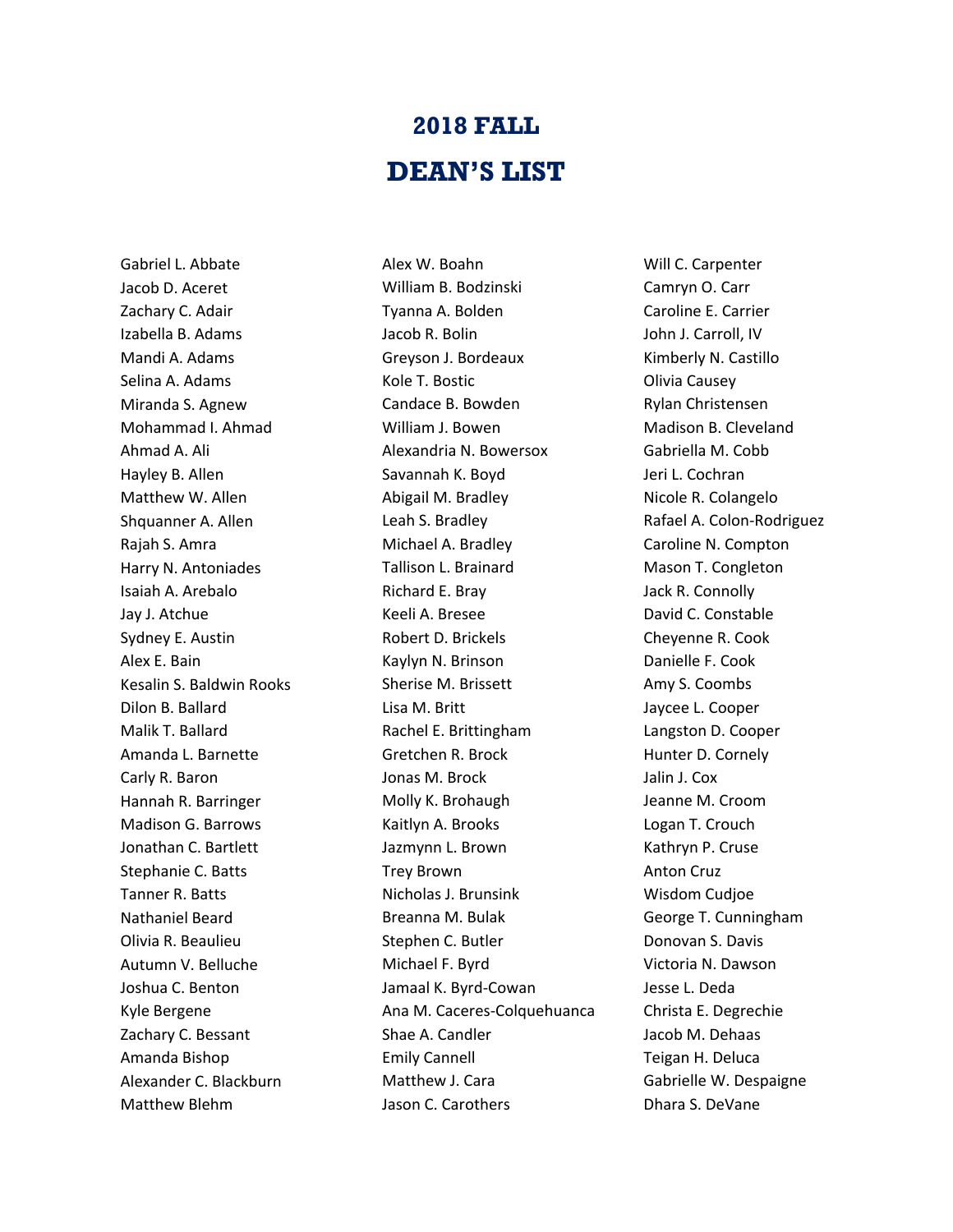Majbrit R. Dillenbeck Michael J. Dillion Grier O. Dinkins Stacee M. Disko Danielle I. Donovan Jenna T. Douglas Cayla A. Doyle Alexa G. Duit Caleb M. Dye Cara L. Eagan Ryan J. Eavenson Elizabeth C. English Hunter A. Ervin Seth T. Eure Dawson P. Farnell Lauren Fassnacht Zachary T. Faulk Jacob R. Faulkingham Lee P. Fentress Devin M. Fernandez Tatiana Fernandez Ethan S. Fields Myra Fields Amanda M. Fierstein Sara Fonseca Hunter Ford Madison Fox Austin E. Foxworthy Kenn Q. Franceschini Austin B. Francis Joseph M. Frasco Blake Freeman Tanner P. Freeman Mikayla H. Fretwell Brittani C. Freyer Courtney J. Fritz Chase J. Futrell Darlene E. Gadsden Taylor M. Gainey Nicholas S. Galluzzi Cathryn N. Gantz Valeri Garcia-Morales Jacob W. Garner

Levi Garner Madison L. Garvey Sarah Gazzard Anthony N. Gazzo Christopher M. George Samuel A. George Ryan C. Gibbons Steven A. Gibbs Madison C. Gilbert Dylan T. Gilberti Alexa M. Giles Campbell K. Gittrich Tanner B. Gittrich Rosa E. Godwin Eric P. Goehringer Caitlynn V. Goff Yomira Gomez Erica Gomez Murrieta Rachel R. Gonzales Hannah L. Goodyear Ally M. Grafius Ian G. Green Olivia C. Greene Micah E. Griffin Samuel Griffin Anna M. Griffith Amanda B. Griggs Elena J. Grimaldi Gabrielle B. Gritton Amber L. Groves Alexandria S. Gusso Kathleen L. Hackett Jason C. Hager Stephen C. Hagewood Caitlin A. Hall Quintin C. Hall Rebecca A. Hall Andrew G. Hallock Corey W. Halpain Catherine N. Halso Korey M. Halstead Chelsea E. Harrell Lara H. Hartley

Jantzen L. Hartsell Katelyn M. Haves Harold E. Heckerman Michael Heflin-Vasquez Jeffrey C. Hege Conor C. Heilingoetter Erika A. Heitman Robert Henly Lindsay M. Herriman Catherine L. Herring Jaymee Hewett Caitlin R. Hicks Joshua T. Hikade MacKenzie E. Hill Thomas S. Hill Nathaniel A. Hiteshew Alden Hobbs Katie A. Hobbs Dakota A. Hocking Katherine A. Holt Torrance K. Hooker Marissa N. Hufham Dylan J. Humphreys Noah Hunnicutt Brandon C. Hunsucker Jenna M. Hunter Katie J. Hyatt Damon Incorvaia Timothy M. Insley Antonio D. Isaac Alayah Jackson Reginald R. Jackson William L. Jaggers Ashley M. James Matthew C. Jarboe David M. Jefferson Victoria A. Jeffords Reagan J. Jernigan Alan C. Johnson Brady K. Johnson Jenae N. Johnson Molly A. Johnson Gladelia Y. Jones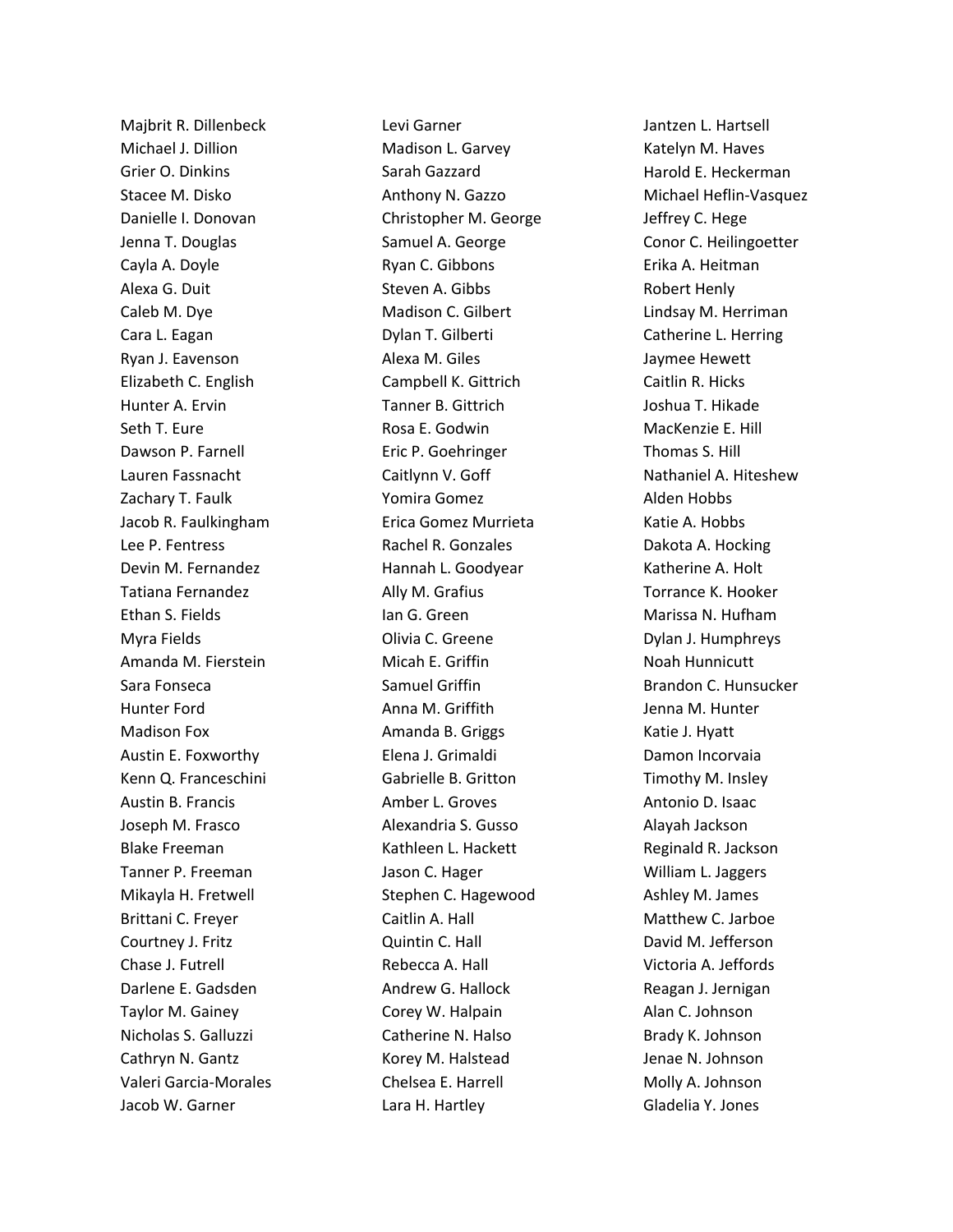Julia M. Jones Logan M. Jones Sharon K. Jones David B. Joyce Charles E. Justice Hallie T. Kammerer Thomas W. Kean Hannah P. Keller Molly B. Kendrick Bradford B. Kenney Abigail Kern Michael Kianka Alexandria L. King Emma King James R. Kinlaw Courtney D. Kirkham Madison Kiser Lindsey Kline Joshua A. Kofroth Sage A. Kohlstedt Amanda V. Kortan Ashton M. Kowalski Douglas Kramer Michael J. Kruger Wayne K. Kruger Richard A. Lambert Katelyn A. Lanier Willie R. Lanier Joseph D. LaRosa Benjamin D. Larson Desiree M. Lawler Emily I. Lawrence Cy'Ron J. Lawrence Kamerin A. Lee Abigail H. Leiviska Nicholas Lin Jennifer A. Linnemann Lillian C. Little Maria R. Loiacono Lena G. London Abbey G. Long Demiya G. Long Warren L. Longnecker

Juan Lopez-Martinez Amelia J. Loudermilk Katlyn T. Lowe Jeanie M. Lozada Dome Prentice C. Lucas John D. MacCarter Ian N. MacDonald Jeremy C. Madden Allison Man Evan B. Manning Madison G. Maranda Alyssa E. Martin Josie C. Martin Andrew T. Martino Calssidy L. Matthews Maria C. Mattingly Zachary W. Mayer Cyrus J. Mazzola Cameron O. McConnell Jacob D. McIlwain Thomas E. McInville Daniel B. McQueen Haley C. Mellon Evanne M. Mercer Marlee S. Mercer Matthew Mergenthaler Mason D. Merriett Carina Meza Alyssa N. Michael Travonna A. Micklos Jo'vontae A. Millner Dakota G. Mills Krystal M. Mills Brianna H. Monahos Elizabeth K. Mongo Regina C. Mongo Ashley S. Montoya James R. Moody Karen E. Moody Jackson W. Moore Nicholas J. Morganti Autum Morings Victoria A. Morrison

Thomas W. Morton Anastasiia R. Moskalenko Amy E. Mossman Schmidt Jordan L. Mount Patrick A. Moye Nathan Moyer Rafaela Muniz Jacob N. Myers Zoe S. Nance Kyle J. Nausha Alyssa N. Nease Hailey M. Nelms Emily S. Nelson Kristina M. Nelson Reed A. Newkirk Emily E. Newport Courtnie Nguyen Zachary J. Nicastro Melodi A. Norng Shameka C. Northington McKensi L. Norton Sydney E. Norville Michelle L. O'Brien Sallie R. O'Malley Anderson L. O'Neal Hannah B. Oneal Monsef A. Ouchou Madison N. Owens Elizabeth M. Owings Moriah A. Ozolua Maya K. Palanza Bailey E. Palmerton Juan D. Parada Mendez Shelby B. Parks Kelly N. Pascual Taylor J. Patch Shayley M. Pate Anna P. Pennington Julia R. Petersen Danecka M. Peyton Brooke S. Piatak Kaycee Pickering Cache L. Pierson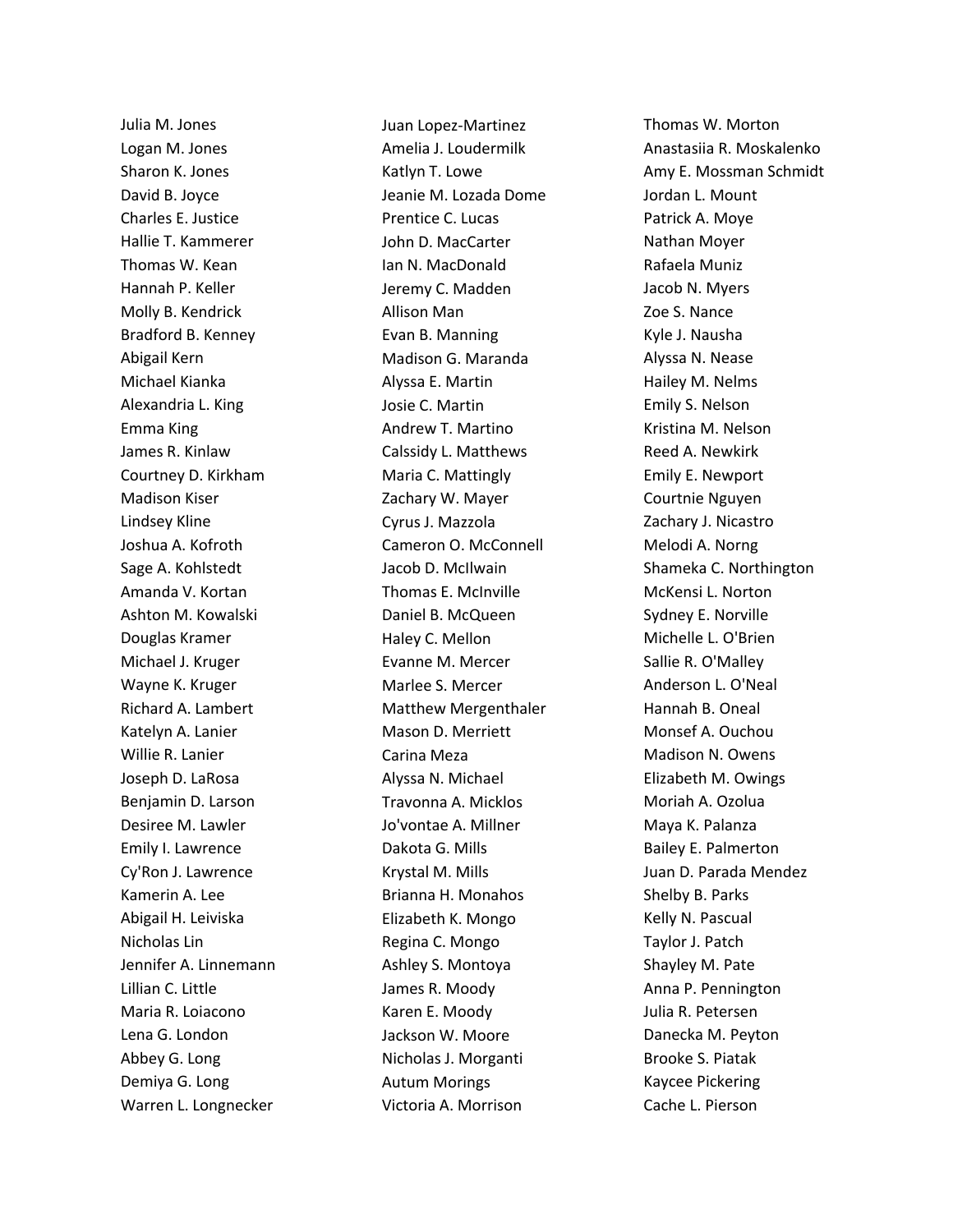Anthony J. Pireda Joseph C. Pitonyak Jamee D. Pollard Zackary L. Pomeroy Jacob R. Porter Ryan M. Prater John M. Pratt William D. Preston Jocelyn E. Price McKenzie M. Price Natalie C. Pridemore Joanna C. Proctor Robert W. Pruitt Shelby L. Puricz Jaedyn R. Putnam Joshua F. Quinn Demar A. Quinteros Lisset A. Quinteros Jesseca M. Randall Colin F. Ransom Laura A. Raper Jason A. Ratto Tracey L. Regec Angela-Grace A. Reilly Richard A. Relihan Marcos Resendiz Brooklyn D. Rhodes Constance S. Rhodes Sarah V. Rhue Chase R. Richardet Joshua A. Richardson Kathleen K. Ricketts Dylan T. Rivenbark Brandon G. Robbins Brynna G. Roberson Faith I. Roberts David Robinson Desmond Robinson Jonas A. Roca Karen Rodriguez Chelsea J. Romero Christopher M. Ronda Robert J. Roth

Brenda D. Rowe-Antrican Keith A. Rupp Sarah L. Saadeh Michael Salazar Hernandez Jason C. Sam Elvin Sanchez Verenice Sanchez Aguirre Joshua I. Sanders Lindsay M. Sanderson Laura P. Santiago Natalia Santiago-Gomez Crystal A. Santoro Emily P. Scialdone Michael Shannon Joseph D. Sharp Jane E. Shaver Raymond T. Shaver Linnane R. Shelton Destiny P. Sherman Kirbyanne E. Sherman Kevin S. Shipe Evelyn K. Shirilla Noah B. Sibbett Lily G. Siegel Caroline A. Simpson Virginia L. Singleton Hanna Skelly Samantha A. Slezak Lucas R. Sloan Adam P. Smith Darlene Y. Smith Jack L. Smith Shantelle L. Smith Stephanie M. Smith Syleste T. Smith Victoria B. Smith Tucker S. Sordellini Ashlenne Sperber Zachary T. Springer Grace K. Stamp James M. Starr Nicole R. Steenrod Clay D. Stephens

Damon R. Stevenson Michael R. Stone Caroline M. Stuart Evan R. Stumbo Emilee R. Sullivan Christopher L. Sult Dana M. Sweet Cassie N. Swinson Hunter A. Swinson Richard J. Tam Ryan C. Tambis Tyana C. Tate Dontevius R. Tatum Payton W. Taylor Madison N. Teachey Shaheem C. Teachey Randy D. Teal Cheyanna G. Tedder Hunter K. Telesco Bradley S. Thomas Joel W. Thompson Jordan R. Thompson Joseph E. Thompson Lindsay C. Thompson Jeremy D. Tidd Emily M. Toohey Lindsey C. Toothman Grant J. Trainer Mallory Tripp Reese I. Tucker Richard G. Tucker Aubrey J. Tull William H. Tyler Allison L. Tysinger Gregory T. Unger Jordan S. Vass Tatiyanna V. Venable Allyson Vernon Shana M. Vick Antoinette Villanueva Brian J. Vincent John E. Volker Shea M. Vore